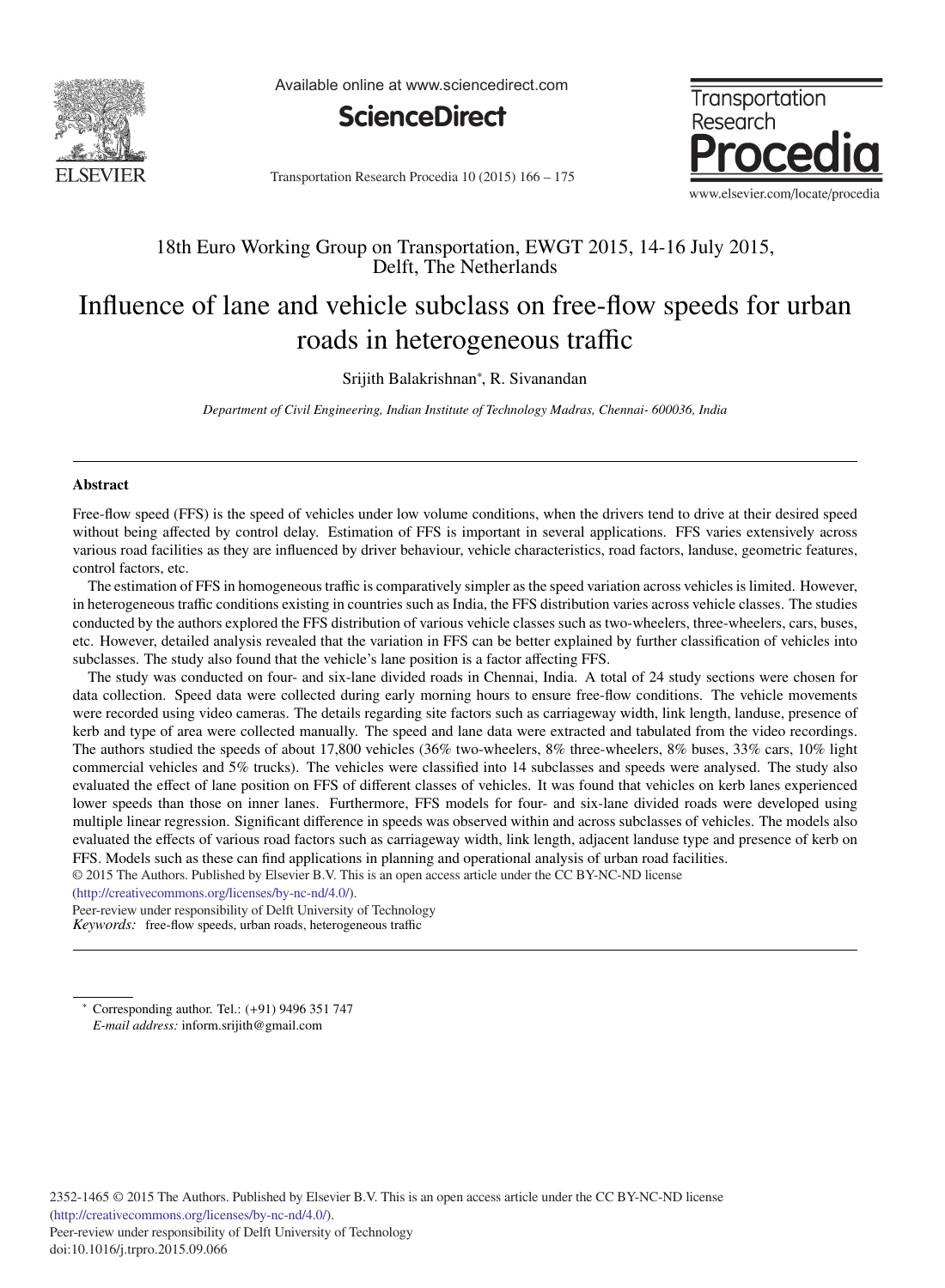## 1. Introduction

Free-flow speed (FFS) is the average speed of vehicles on a given facility, measured under low volume conditions, when the drivers tend to drive at their desired speed and not constrained by control delay (Transportation Research Board, 2010). Vehicle-to-vehicle interaction is negligible during low volumes of traffic, which facilitates better manoeuvrability compared to congested conditions. FFS is an important parameter which finds several applications in planning and operational analysis of urban and rural roads. The general procedure to estimate FFS is to collect vehicle speeds from field during very low volume hours. However, this consumes significant amount of capital, human resource and time for studies on large road networks. Hence, it is essential to develop models to predict FFS. Importantly, the models must be capable of capturing variations in FFS due to local factors.

Most of the available FFS models are developed for homogeneous traffic conditions, where passenger cars constitute the dominant vehicle class. However, the traffic scenario in countries like India is heterogeneous in nature, due to the presence of multiple vehicle classes having widely varying physical and dynamic characteristics. In addition, it is observed that subclasses within many of such vehicle classes show divergent characteristics. The FFS variations across vehicle groups could be a significant factor affecting overall FFS in heterogeneous traffic, if vehicle composition varies considerably. Also, urban road facilities in India have diverse road characteristics.

The present study attempted to capture the effect of vehicle subclasses and lane position while developing FFS prediction models for four- and six-lane urban roads in Chennai, India. Authors have also examined the various road factors and landuse characteristics that may influence FFS on urban roads in India.

## 2. Literature Review

Past FFS studies have examined the effect of various factors influencing FFS. The important influencing factors include roadway characteristics and geometry, vehicle factors, driver characteristics, control conditions and environmental factors. The prevalent combination of the above factors decides the FFS on any road facility. Past studies show that variations in FFS are mainly due to the above factors. Hence, for any FFS model, understanding the influence of the relevant factors is crucial in developing FFS models.

Studies on factors influencing FFS can be broadly classified as those pertaining to homogeneous traffic and those related to heterogeneous traffic. One of the earliest studies on FFS in homogeneous traffic was conducted by Yagar and Van Aerde (1983), where the researchers developed regression models for FFS on rural highways in Ontario, Canada with speed limit, lane width, vertical gradient and access from other roads as independent factors. The study confirmed that the effect of various geometric factors on FFS greatly depends on the conformity in design standards. Similar studies on roadway factors and geometry were conducted by Figueroa and Tarko (2005); Himes and Donnell (2010); De Luca et al. (2012).

Dixon et al. (1999) evaluated the effect of raising speed limits on FFS on rural multi-lane highways in Georgia and found that FFS and speed limits are positively correlated. Deardoff et al. (2011) have also confirmed the existence of strong correlation between FFS and posted speed limits in rural multi-lane highways of South Dakota in the United States. A recent study by Moses and Mtoi (2013) developed FFS models for urban arterials in Florida (U.S.) and proved that the road features such as kerb (curb) and median have greater influence on FFS along with speed limits.

Another important set of influencing factors is related to weather conditions. Kyte et al. (2000) found out that inclement weather conditions such as precipitation, poor visibility, wind, etc. cause significant reduction in FFS. Similar studies have been reported by Hablas (2007); Shi et al. (2012).

FFS studies in heterogeneous traffic are comparatively lesser. However, a few studies have been identified which are relevant to the present research work. The earliest of the studies was reported by Kadiyali et al. (1983), where the authors investigated the FFS distributions of vehicles on rural highways in India. However, one of the most comprehensive research works on FFS factors in heterogeneous traffic came from Bang (1995). The author evaluated the influence of various parameters such as side friction, carriageway width, shoulders and kerbs (curbs), adjacent landuse, etc. on FFS as part of developing Indonesian Highway Capacity Manual. In a similar study on rural highways in India, Madhu et al. (2011) studied the effect of number of lanes and road roughness on FFS of different vehicle classes.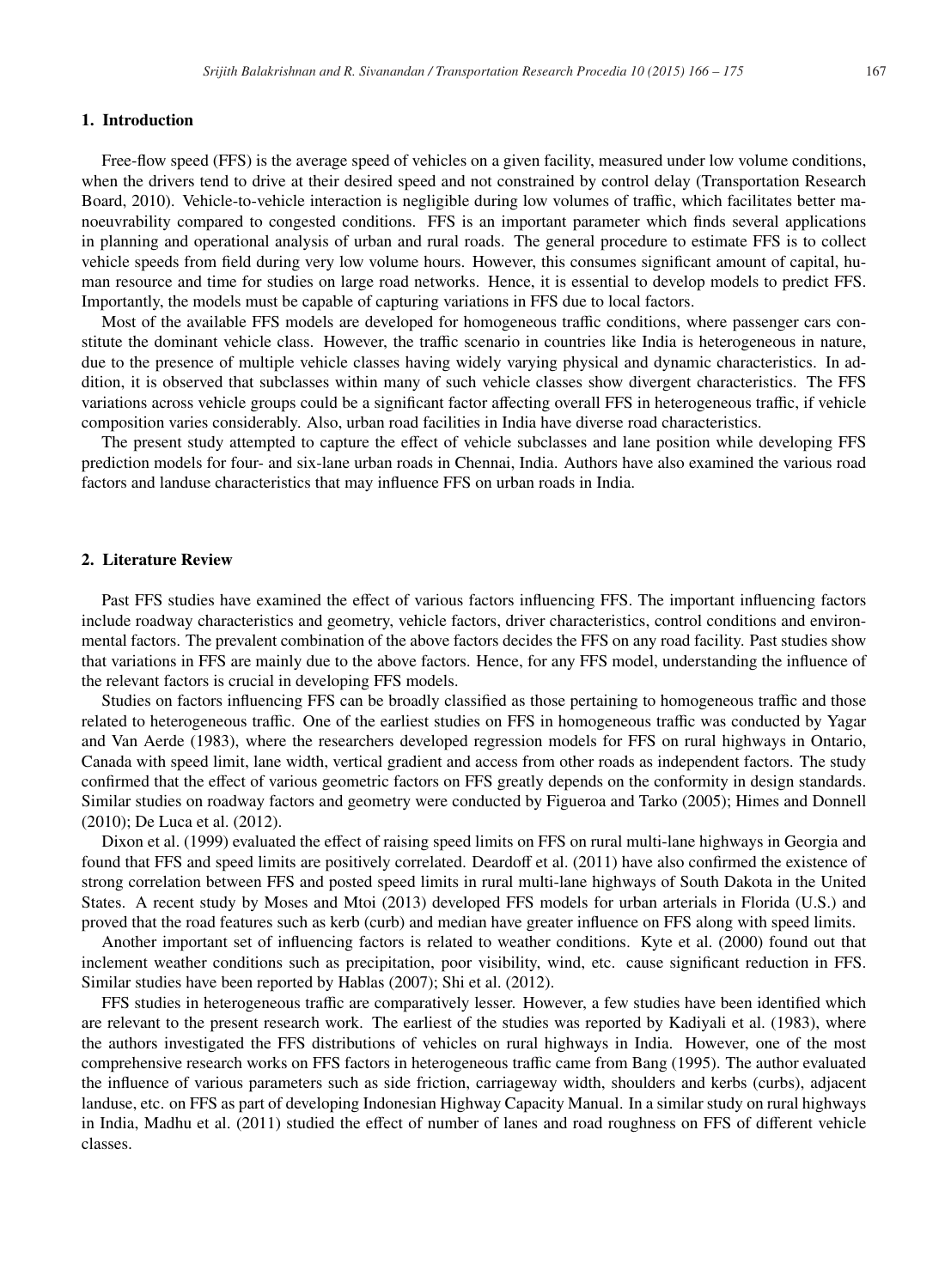Qureshi et al. (2005) attempted to evaluate the effect of geometric features such as radius of curvature, length of curve and deflection angle on FFS in rural highways in Pakistan. It was found that sharper and longer curves resulted in reduction of 85th percentile speeds. In another study, along with geometric factors, Yusuf (2010) attempted to evaluate the effect of driver characteristics, vehicle factors and road surface conditions on FFS on urban roads in Nigeria. The author concluded that FFS of vehicles reduces with increase in drivers' age, vehicle age, vehicle occupancy, etc.

Review of the past studies confirms that most of the factors affecting FFS are common for homogeneous and heterogeneous traffic. However, a closer examination reveals that the presence of multiple classes of vehicles in heterogeneous traffic is an aspect that is to be dealt with. Studies on FFS in India in general consider vehicle classes such as two-wheelers, three-wheelers, cars, light commercial vehicles, buses and trucks. However, it has been observed that many of such classes comprise of vehicle subgroups with distinct speed characteristics. Moreover, urban roads in India are characterised by different types of road facilities with varying characteristics. Also, it is believed that each vehicle group has unique lane choice patterns which may influence their FFS. The study reported in this paper attempts to address these issues and develop FFS models based on the findings.

## 3. Data Collection

The study was conducted on four- and six-lane divided urban roads in Chennai, India. Divided roads are characterized by the presence of medians, which are permanent or temporary barriers to separate conflicting traffic lanes. Twenty four study segments were selected after conducting reconnaissance surveys on several roads within the city limits. The following set of conditions were adopted during the selection, so as to minimize the influence of those factors which are beyond the scope of the study.

- 1. Only straight divided road segments with a minimum length of 500 m were selected.
- 2. Only mid-block segments were chosen for the study.
- 3. No temporary or permanent speed control structures such as speed breakers, barricades, etc. were to be present on the study sections.
- 4. The stretches with bus stops within them were avoided. Presence of bus stops results in reduction of FFS of buses if these stop at bus stops.
- 5. Only road sections on plain terrains were selected to eliminate the effect of grades on speeds.
- 6. Only road sections having good surface conditions and lane markings were selected.

The site features of the selected study segments are summarized in Table 1. Special attention was given to include roads with diverse road characteristics such as carriageway width, side clearance, link length, landuse type, number of lanes, presence of kerbs, etc. Side clearance is taken as the distance between the road edge line and the nearest building.

At each study section, video data collection was conducted to record vehicle speeds. In order to ensure free-flow conditions, the video recording was done during early morning hours (between 3.30 am to 7.30 am) when the flow rates were less than 750 veh/h. The vehicle movements on both ends of each segment were recorded using camcorders mounted on tripods for approximately 90 minutes. The line of sight of camcorders was kept perpendicular to the direction of traffic flow. Video recording was conducted under good weather and lighting conditions. In consideration of the effect of precipitation on vehicle speeds, data collection was avoided on rainy days.

Once the video recording was finished on all study segments, they were analysed using a media player. The vehicles intercepted in the entry video were matched with the end point video and the travel times were calculated from the corresponding time stamps. The FFS of vehicles were calculated using Equation 1.

$$
FFS = \frac{\ell}{FFTT} \tag{1}
$$

where,  $\ell$  is the length of the study segment and  $FFT$  is the free-flow travel time. The other vehicle details relevant to the study–vehicle class, subclass and preferred lane, were also extracted from the starting point video.

A total of 20,304 vehicles belonging to various classes were analysed for the study. After removing the missing speed details, data from 17,999 vehicles were used for data analysis. The sample consisted of 36% two-wheelers, 8%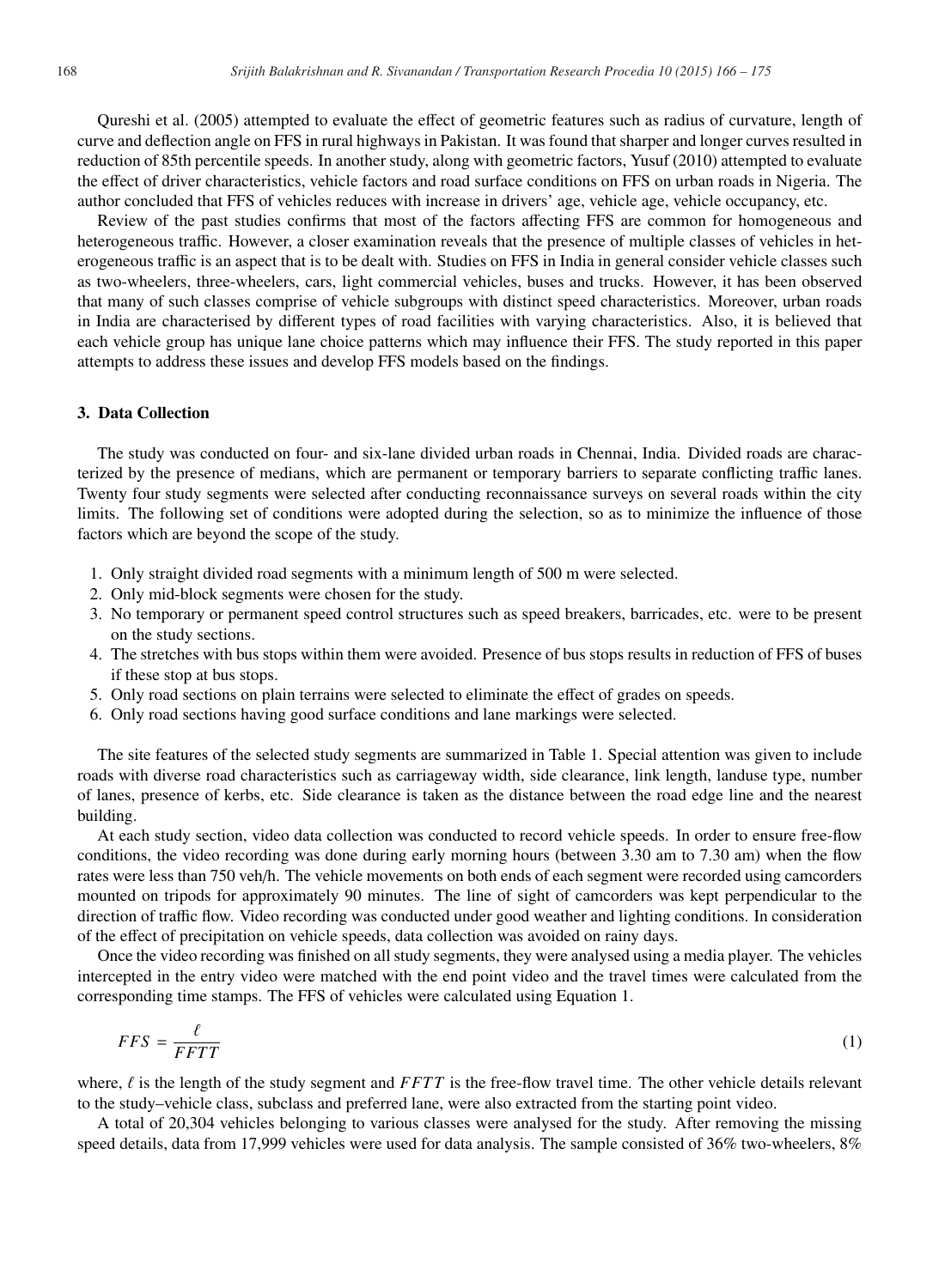| Site<br>ID              | Link<br>length, $m$ | Carriageway<br>width, $m$ | Side<br>clearance, $m$ | Section<br>length, $m$ | Number of lanes<br>in one direction, nos. | Area<br>type | Landuse<br>type | Presence<br>of kerb |
|-------------------------|---------------------|---------------------------|------------------------|------------------------|-------------------------------------------|--------------|-----------------|---------------------|
| $\mathbf{1}$            | 890.00              | 12.20                     | 8.00                   | 650.00                 | 3                                         | urban        | commercial      | yes                 |
| $\overline{\mathbf{c}}$ | 1730.00             | 10.65                     | 18.40                  | 455.00                 | 3                                         | suburban     | commercial      | no                  |
| 3                       | 1470.00             | 7.60                      | 2.50                   | 700.00                 | $\overline{c}$                            | urban        | residential     | yes                 |
| 4                       | 1390.00             | 7.60                      | 4.10                   | 756.00                 | $\overline{c}$                            | urban        | commercial      | yes                 |
| 5                       | 640.00              | 7.50                      | 2.40                   | 424.00                 | $\overline{c}$                            | urban        | commercial      | no                  |
| 6                       | 1920.00             | 9.70                      | 2.60                   | 610.00                 | $\mathbf{2}$                              | urban        | institutional   | yes                 |
| 7                       | 1990.00             | 8.50                      | 3.00                   | 437.00                 | $\mathbf{2}$                              | urban        | institutional   | no                  |
| 8                       | 2610.00             | 8.70                      | 20.00                  | 1100.00                | $\mathfrak{2}$                            | suburban     | open area       | no                  |
| 9                       | 1330.00             | 7.90                      | 5.00                   | 1100.00                | 2                                         | suburban     | commercial      | no                  |
| 10                      | 1020.00             | 10.95                     | 3.00                   | 670.00                 | 3                                         | urban        | residential     | yes                 |
| 11                      | 760.00              | 8.60                      | 2.25                   | 525.00                 | $\mathfrak{2}$                            | urban        | commercial      | no                  |
| 12                      | 1100.00             | 6.80                      | 6.80                   | 450.00                 | $\mathbf{2}$                              | urban        | commercial      | no                  |
| 13                      | 1740.00             | 6.45                      | 6.22                   | 463.00                 | $\overline{c}$                            | urban        | institutional   | yes                 |
| 14                      | 1740.00             | 7.50                      | 6.90                   | 463.00                 | $\mathfrak{2}$                            | urban        | institutional   | no                  |
| 15                      | 1240.00             | 8.90                      | 1.95                   | 940.00                 | $\,2$                                     | urban        | institutional   | yes                 |
| 16                      | 910.00              | 7.20                      | 20.00                  | 910.00                 | $\mathbf{2}$                              | suburban     | open area       | no                  |
| 17                      | 800.00              | 6.90                      | 2.50                   | 570.00                 | $\overline{c}$                            | urban        | residential     | yes                 |
| 18                      | 1050.00             | 9.30                      | 6.45                   | 599.00                 | 3                                         | urban        | institutional   | yes                 |
| 19                      | 980.00              | 10.42                     | 2.00                   | 374.00                 | 3                                         | urban        | commercial      | no                  |
| 20                      | 1580.00             | 6.70                      | 2.10                   | 630.00                 | $\mathbf{2}$                              | urban        | residential     | yes                 |
| 21                      | 1870.00             | 10.30                     | 7.00                   | 707.00                 | 3                                         | urban        | institutional   | no                  |
| 22                      | 1980.00             | 9.40                      | 11.30                  | 1650.00                | 3                                         | urban        | institutional   | yes                 |
| 23                      | 1950.00             | 9.40                      | 10.00                  | 600.00                 | 3                                         | urban        | commercial      | yes                 |
| 24                      | 550.00              | 8.90                      | 5.20                   | 370.00                 | 3                                         | urban        | residential     | yes                 |

Table 1. Site features of study segments

three-wheelers, 8% buses, 33% cars, 10% light commercial vehicles and 5% trucks. The whole data collection and extraction process was done between February 2013 and April 2014.

## 4. Data Analysis

The analysis of speed data mainly focused on examining the effect of vehicle subclasses and lane position on FFS. Statistical tests were conducted using R statistical package (R Development Core Team, 2008).

## *4.1. Vehicle subclasses and free-flow speeds*

One of the primary objectives of the research was to understand the speed variations among the existing vehicle classes in heterogeneous conditions. Six vehicle classes and fourteen subclasses were identified as shown in Table 2. These classifications were made based on the physical and dynamic characteristics of vehicles.

| Sl. No.        | Class                            | <b>Notation</b> | <b>Subclasses</b>                                                |
|----------------|----------------------------------|-----------------|------------------------------------------------------------------|
|                | Two-wheelers                     | 2W              | Motor Bikes, Scooters and Mopeds                                 |
| 2              | Three-wheelers                   | 3W              | Passenger Carriers and Goods Carriers                            |
| 3              | Passenger cars                   | Car             | Hatchbacks, Sedans and Sports Utility Vehicle (SUV)              |
| $\overline{4}$ | <b>Light Commercial Vehicles</b> | <b>LCV</b>      | Passenger Carriers and Goods Carriers                            |
|                | <b>Buses</b>                     | Bus             | MTC buses (City buses), Interstate buses and Institutional buses |
| 6              | <b>Trucks</b>                    | Truck           | <b>Trucks</b>                                                    |

| Table 2. Details of vehicle classes and subclasses considered for the study |  |
|-----------------------------------------------------------------------------|--|
|-----------------------------------------------------------------------------|--|

The individual speeds were grouped according to the corresponding vehicle classes and subclasses for analysis. Figure 1 illustrates the free-flow speed distributions of various classes studied. Considerable variation in average freeflow speeds was observed across vehicle classes. Among vehicle classes, cars (61.3 km/h) were the fastest, followed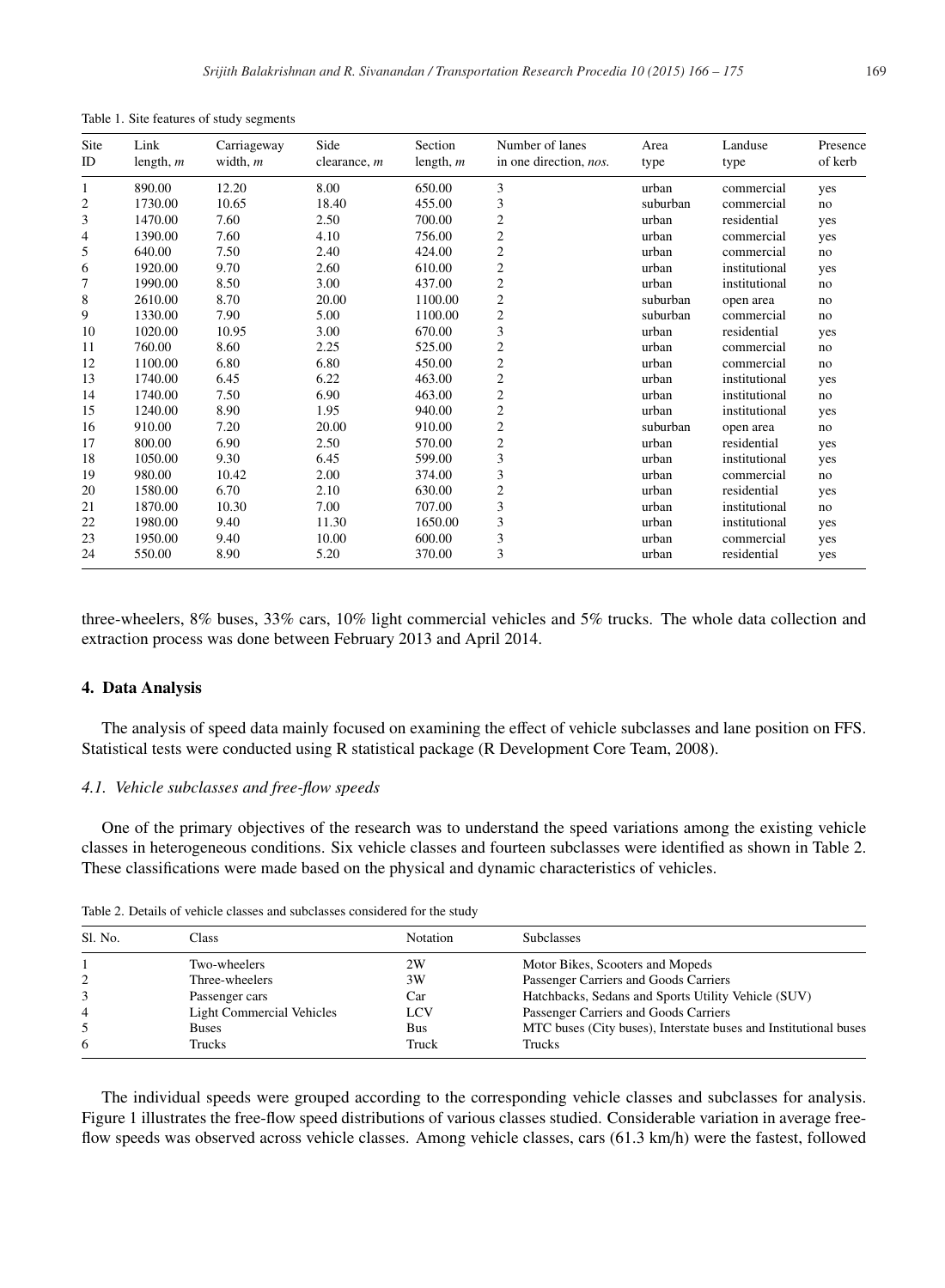

Fig. 1. Boxplots: Free-flow speed distribution of vehicle classes

by LCVs (53.3 km/h), two-wheelers (47.5 km/h), buses (46.8 km/h), trucks (45.88 km/h) and three-wheelers (39.7 km/h). The variations in free-flow speeds across vehicle classes were confirmed by conducting Welch's F-test (F-stat  $= 1101.40$ , p-value  $= 0.000$ ).

The free-flow speeds of different subclasses were also analysed. The descriptive statistics of FFS of different subclasses under investigation are presented in Table 3. The reported mean and median of all vehicle classes and subclasses were almost equal, indicating approximately normal distribution. Among subclasses considered for the study, highest average speed was reported by sedans (62.0 km/h) and lowest by three-wheeler goods carriers (38.1 km/h). Considerable variation in standard deviation of speeds were also observed among vehicle groups.

| Class      | <b>Subclass</b>   | Sample |         | Free-flow speed (km/h) |       |         |           |  |  |
|------------|-------------------|--------|---------|------------------------|-------|---------|-----------|--|--|
|            |                   | Size   | Minimum | Median                 | Mean  | Maximum | Std. Dev. |  |  |
| 2W         | Motor Bike        | 4901   | 16.03   | 47.71                  | 49.19 | 125.00  | 12.43     |  |  |
|            | Scooter           | 1110   | 18.14   | 42.35                  | 43.60 | 83.69   | 10.44     |  |  |
|            | Moped             | 342    | 18.94   | 34.92                  | 36.00 | 68.28   | 7.98      |  |  |
| 3W         | Goods Cr.         | 72     | 22.89   | 38.33                  | 38.14 | 58.81   | 6.78      |  |  |
|            | Passenger Cr.     | 1424   | 18.00   | 39.00                  | 39.81 | 84.80   | 9.16      |  |  |
| Car        | Hatchback         | 2848   | 16.53   | 59.90                  | 60.61 | 119.70  | 15.52     |  |  |
|            | Sedan             | 1272   | 17.23   | 60.65                  | 62.00 | 137.70  | 15.76     |  |  |
|            | <b>SUV</b>        | 1728   | 17.61   | 60.60                  | 61.82 | 117.10  | 15.85     |  |  |
| <b>LCV</b> | Goods Cr.         | 1044   | 15.88   | 49.91                  | 50.49 | 101.70  | 11.89     |  |  |
|            | Passenger Cr.     | 715    | 17.61   | 56.48                  | 57.43 | 104.90  | 15.45     |  |  |
| <b>Bus</b> | MTC bus           | 786    | 21.37   | 42.17                  | 42.33 | 76.15   | 9.86      |  |  |
|            | Interstate bus    | 484    | 24.51   | 52.43                  | 53.28 | 97.50   | 10.67     |  |  |
|            | Institutional bus | 210    | 17.68   | 47.57                  | 48.63 | 121.20  | 12.04     |  |  |
| Truck      | Truck             | 863    | 18.95   | 44.27                  | 45.88 | 97.49   | 10.42     |  |  |
| Overall    |                   | 17799  | 15.88   | 49.78                  | 51.81 | 137.70  | 15.17     |  |  |

Table 3. Descriptive Statistics: Free-flow speed of various vehicles subclasses

To confirm the statistical significance of difference in FFS distributions among subclasses, F–tests and t–tests were conducted. Two-tailed F–test was conducted to compare the variances (alternate hypothesis,  $H_a: \sigma_1^2 \neq \sigma_2^2$ ) of two FFS samples. Right-tailed t–test was used to compare mean differences (alternate hypothesis,  $H_a$ :  $\mu_1 - \mu_2 > 0$ ) in FFS. The type of t–test (pooled or Welch's) was selected according to the result from F–tests. For samples with same variances,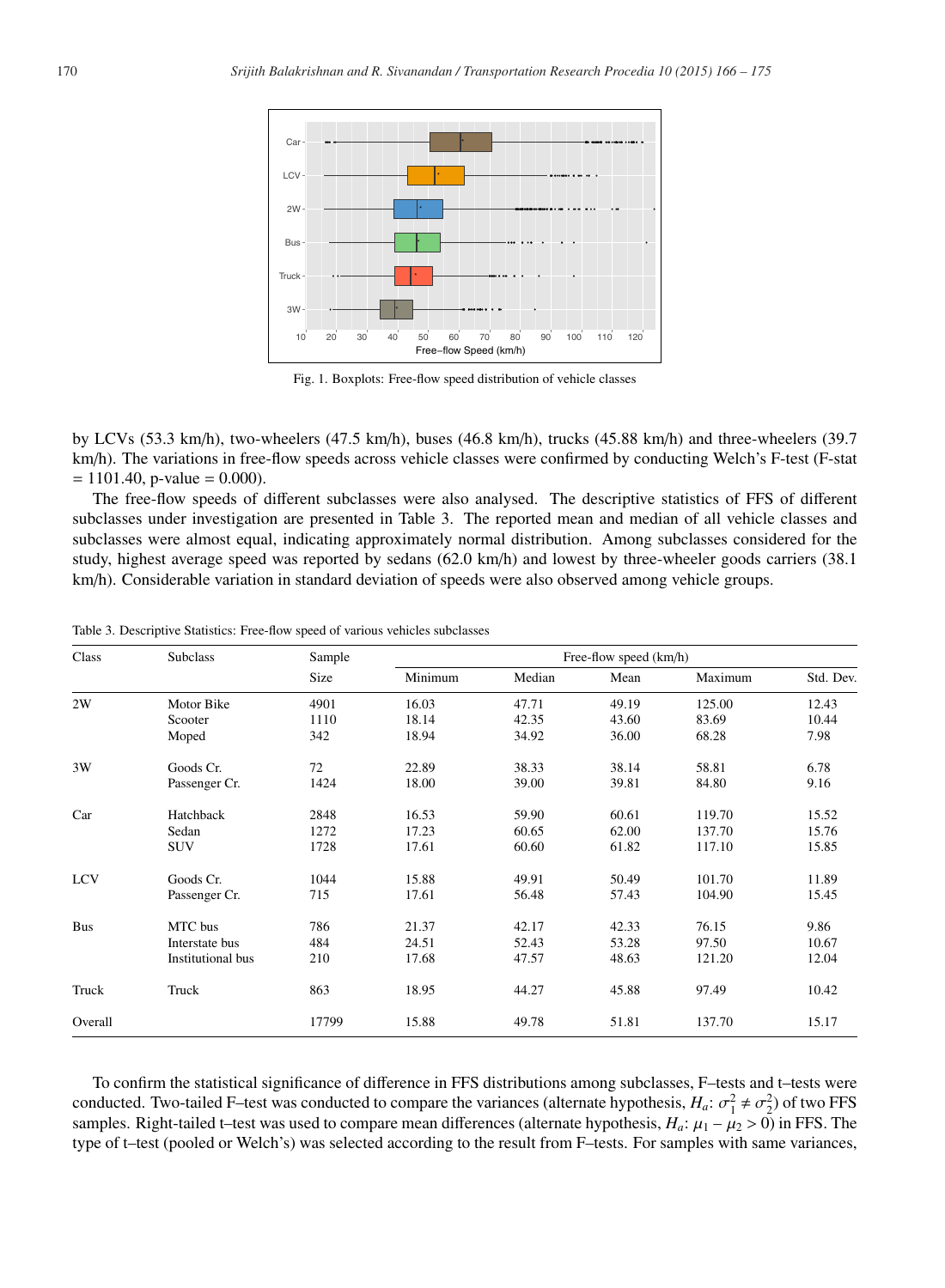pooled t–test was chosen, and Welch's t–test otherwise. The tests were carried out at a confidence level of 95%. The following findings were drawn from the statistical tests:

- 1. Among two-wheelers, all the three subclasses considered (motor bikes, scooters and mopeds) had distinct average FFS. It was found that motor bike had higher speeds compared to scooters and mopeds. Mopeds, having lower design speeds, were reported to have the lowest speeds among two-wheelers.
- 2. Among three-wheelers, passenger carriers were found to have similar mean FFS but higher variance compared to those of goods carriers.
- 3. Among cars, the variances of subclasses were equal. However, hatchbacks were observed to have lesser speeds than sedans and SUVs.
- 4. The mean FFS of passenger carriers belonging to class LCV were higher than that of goods carriers.
- 5. Among buses, MTC buses were the slowest and interstate buses were the fastest. FFS of institutional buses, which comprise school, college and office buses, were higher than MTC buses but lesser than interstate buses.

## *4.2. Vehicle lane position and free-flow speed*

Though lane discipline is weak in heterogeneous traffic conditions, it is observed that vehicles have no reason to change lanes, unless their movement is hindered by lead vehicles or poor road surface conditions. Most of the study sections considered in the present study are well maintained with proper lane markings assisting drivers to recognize lanes. Since the study was conducted under free-flow conditions, it is reasonable to assume that majority of the vehicles do not change lanes within the study sections.

The second objective of the study was to examine the association of lane position with FFS on urban roads. Past studies assume that FFS is equal across all lanes. However, in India, it is observed that several slow moving vehicles prefer kerb lane over other lanes. Analysis of lane-wise speed data was done to confirm the association of FFS and lane position of vehicles. Since four-lane roads consist of two lanes in one direction (kerb lane and median lane) and six-lane roads consist of three lanes (kerb lane, middle lane and median lane), separate analyses were carried out for each of the road types.

The lane-wise FFS distributions of vehicle classes on six- and four-lane roads are illustrated in Figure 2. Interestingly, most of the vehicle classes showed speed variations across lanes. On six-lane roads, as expected, the FFS on kerb lanes were the lowest and those on median lane were the highest. Even on four-lane roads, the FFS on kerb lane were found to be lower compared to that on median lanes for two-wheelers, three-wheelers and buses.



Fig. 2. Effect of lane position on free-flow speeds of vehicle classes (a) four-lane roads; (b) six-lane roads.

Statistical tests were done to confirm the findings from the FFS boxplots. Variances and means of lane-wise FFS were compared using F–tests and t–tests respectively. The statistical test results reiterated that for most of the vehicle classes on four- and six-lane roads, FFS on kerb lanes were lower compared to other lanes. This could be because of two probable reasons: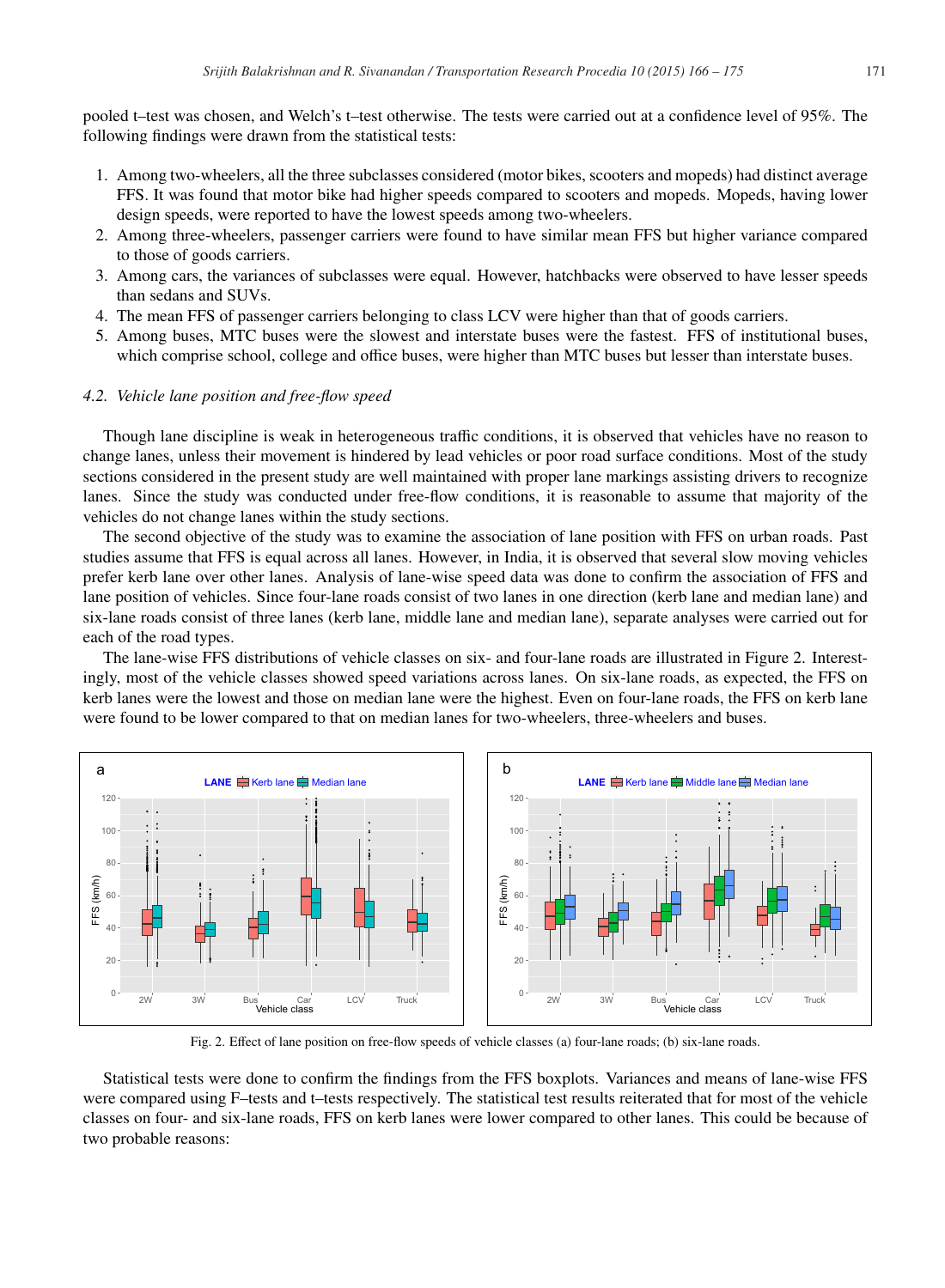- 1. Slower drivers prefer kerb lane to avoid potential conflicts with fast moving vehicles which prefer inner lanes.
- 2. The impact of side friction (direct or indirect impedance on vehicles due to roadside obstructions and buildings) and landuse on FFS is greater on kerb lane than on inner lanes.

However, on four-lane roads, the FFS of fast moving cars and LCVs were found to be lower in median lane and higher on kerb lane. In order to understand lane-wise variations of FFS of cars and LCVs on four-lane roads, statistical analysis was done for each of the 16 four-lane divided study sections. Figure 3 shows the results of the t–tests conducted to compare the mean FFS on median lane and kerb lane (for cars and LCVs). It was found that in most of the study sections, the mean difference in lane-wise FFS (between median and kerb lanes) was positive.

Further scrutiny of site details of the study sections revealed that the kerb lane speeds were higher than or equal to that of median lane on sections where the side friction was comparatively lower (open areas and institutional areas). The lower side friction enable vehicles to travel at a greater speed on kerb lanes which might have resulted in such trends. On sections with higher side friction, the free-flow speeds of cars and LCVs were lower on kerb lane compared to median lane.



Fig. 3. Results of t–tests conducted to compare the mean FFS on four-lane roads (median lane versus kerb lane) (a) Cars; (b) LCVs.

### 5. Free-flow Speed Models for Four– and Six–lane Divided Roads

The analysis of FFS data on four- and six-lane roads confirmed the influence of two important factors, namely, vehicle subclass and lane position. Past literature shows that FFS on urban roads are also significantly influenced by road factors and adjacent landuse. Multiple linear regression models were developed to evaluate the individual effects of these factors on FFS on urban roads in Chennai. Separate models were built for four- and six-lane roads, considering the possible difference in individual effects of each variable on both types of roads. Before the models were generated, the model specification was determined by analysing the correlation among various continuous and categorical variables. Finally, vehicle subclass (14 levels), lane position (2 levels for four-lane roads and 3 levels for six-lane roads), carriageway width, link length, landuse (four levels) and presence or absence of kerb were chosen as independent variables for modelling. The regression models were developed using R statistical package. The summary of models, estimates and their significance are presented in Table 4.

The coefficients of the continuous variables may be interpreted as the change in FFS for every unit change in the variable while other variables are held constant. For categorical variables, base levels are fixed and the interpretation of coefficients of other levels may be made relative to the corresponding base level. For developing models for the present study, motor bike (2*W Bike*) was kept as the base subclass, kerb lane (*kerb lane*) as the base lane and commercial area (*land commercial*) as the base landuse type. The t–stats and p–values indicate the statistical significance of the variables.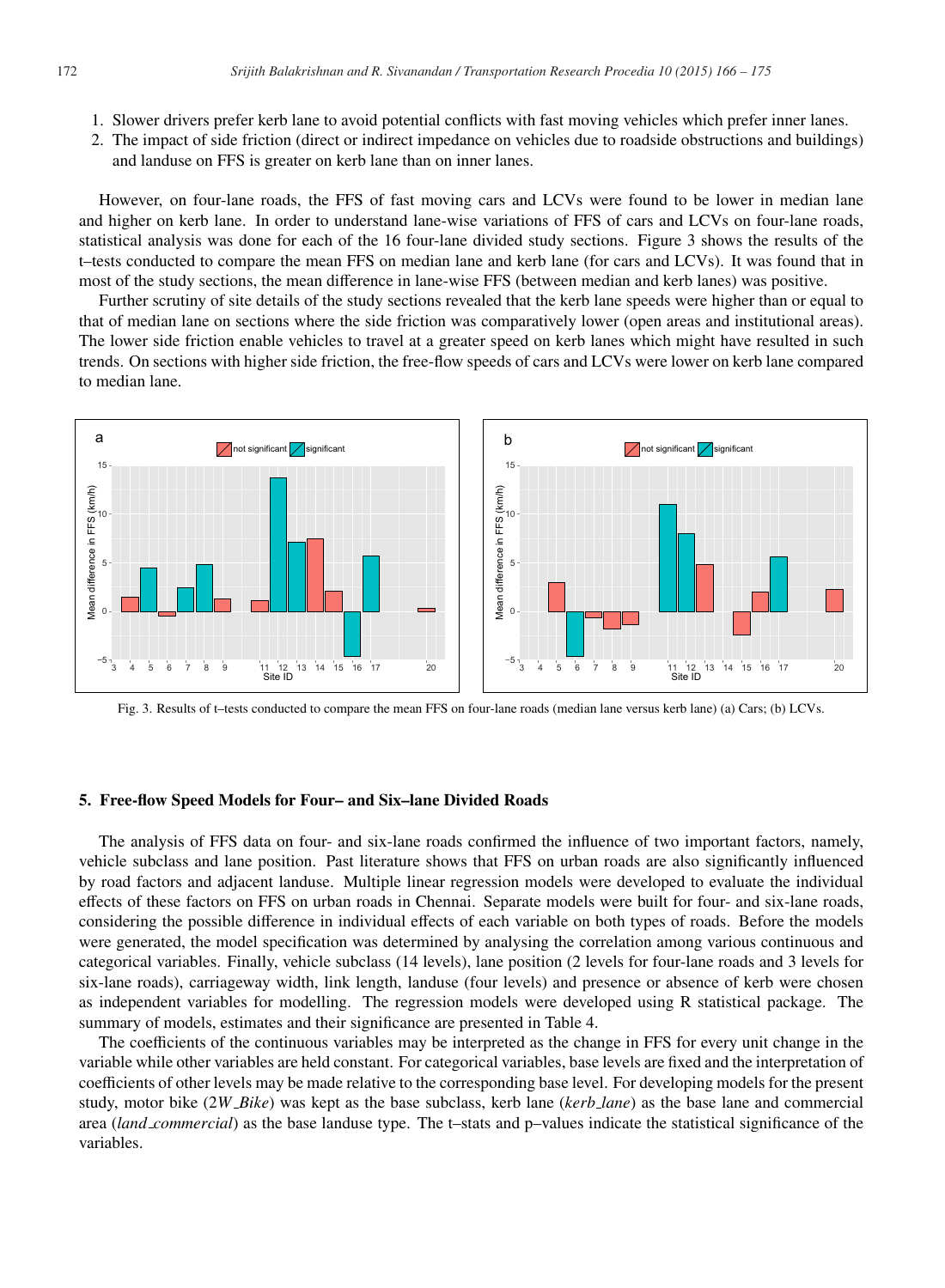|                          | Six-lane divided roads |                          |           | Four-lane divided roads  |              |                          |           |            |
|--------------------------|------------------------|--------------------------|-----------|--------------------------|--------------|--------------------------|-----------|------------|
|                          | Estimate               | Std. Error               | t-stat    | $p$ -value               | Estimate     | Std. Error               | t-stat    | $p$ -value |
| (Intercept)              | $-14.315$              | 2.091                    | $-6.848$  | 0.000                    | $-5.563$     | 1.128                    | $-4.930$  | 0.000      |
| $2W_B$ ike               | $\Omega$               | $\overline{\phantom{0}}$ |           |                          | $\Omega$     |                          |           |            |
| 2W_Scooter               | $-3.612$               | 0.599                    | $-6.027$  | 0.000                    | $-2.897$     | 0.441                    | $-6.574$  | 0.000      |
| 2W_Moped                 | $-11.661$              | 0.952                    | $-12.252$ | 0.000                    | $-10.192$    | 0.750                    | $-13.592$ | 0.000      |
| 3W_Passenger             | $-8.590$               | 0.571                    | $-15.052$ | 0.000                    | $-6.406$     | 0.411                    | $-15.593$ | 0.000      |
| 3W_Goods                 | $-11.435$              | 2.084                    | $-5.488$  | 0.000                    | $-9.406$     | 1.714                    | $-5.486$  | 0.000      |
| Car_Hatchback            | 9.529                  | 0.398                    | 23.945    | 0.000                    | 7.826        | 0.351                    | 22.268    | 0.000      |
| Car_Sedan                | 12.655                 | 0.538                    | 23.531    | 0.000                    | 9.324        | 0.452                    | 20.650    | 0.000      |
| Car_SUV                  | 10.923                 | 0.475                    | 22.998    | 0.000                    | 8.613        | 0.409                    | 21.039    | 0.000      |
| LCV_Passenger            | 7.946                  | 0.659                    | 12.061    | 0.000                    | 5.027        | 0.579                    | 8.687     | 0.000      |
| LCV_Goods                | 1.677                  | 0.564                    | 2.973     | 0.003                    | $-1.580$     | 0.500                    | $-3.162$  | 0.002      |
| <b>Bus Institutional</b> | $-1.527$               | 1.063                    | $-1.436$  | 0.151                    | $-2.168$     | 1.065                    | $-2.037$  | 0.042      |
| <b>Bus_Interstate</b>    | 1.449                  | 0.671                    | 2.161     | 0.031                    | 1.226        | 0.964                    | 1.271     | 0.204      |
| <b>Bus MTC</b>           | $-4.505$               | 0.676                    | $-6.661$  | 0.000                    | $-3.775$     | 0.542                    | $-6.960$  | 0.000      |
| <b>Truck</b>             | $-3.862$               | 0.577                    | $-6.696$  | 0.000                    | $-6.896$     | 0.575                    | $-11.991$ | 0.000      |
| kerb_lane                | $\Omega$               |                          |           |                          | $\mathbf{0}$ | -                        |           |            |
| middle_lane              | 4.206                  | 0.371                    | 11.328    | 0.000                    |              |                          |           |            |
| median_lane              | 5.775                  | 0.442                    | 13.077    | 0.000                    | 4.349        | 0.245                    | 17.719    | 0.000      |
| cway_width               | 4.547                  | 0.165                    | 27.576    | 0.000                    | 5.355        | 0.143                    | 37.587    | 0.000      |
| link_length              | 4.838                  | 0.352                    | 13.758    | 0.000                    | 6.841        | 0.264                    | 25.923    | 0.000      |
| land_commercial          | $\mathbf{0}$           | $\overline{\phantom{0}}$ |           | $\overline{\phantom{0}}$ | $\Omega$     | $\overline{\phantom{0}}$ |           |            |
| land_open.area           |                        |                          |           |                          | 8.010        | 0.438                    | 18.279    | 0.000      |
| land_institutional       | 2.293                  | 0.349                    | 6.570     | 0.000                    | $-1.639$     | 0.335                    | $-4.889$  | 0.000      |
| land_residential         | $-6.102$               | 0.420                    | $-14.527$ | 0.000                    | $-1.720$     | 0.415                    | $-4.147$  | 0.000      |
| kerb                     | 12.125                 | 0.324                    | 37.417    | 0.000                    | $-2.651$     | 0.293                    | $-9.052$  | 0.000      |
| $R^2$                    | 0.480                  |                          |           |                          | 0.521        |                          |           |            |
| F-stat                   | 339.7                  |                          |           | 0.000                    | 502.7        |                          |           | 0.000      |

Table 4. Estimates of regression models developed for six- and four-lane divided roads

The models show that on both six- and four-lane roads, the FFS of vehicle subclasses vary significantly. For example, on six-lane roads the fastest group is sedans (*Car S edan*) whose FFS is 12.65 km/h higher than that of motor bikes. Similarly, the slowest vehicle subclass is two-wheeler mopeds (2*W Moped*) whose FFS is 11.66 km/h lower than that of motor bikes. On four-lane roads, the fastest vehicle subclass is sedan (FFS higher than motor bikes by 9.32 km/h) and slowest is moped (FFS lesser than motor bike by 10.19 km/h).

The models have also captured the lane-wise difference in FFS. On six-lane roads, the FFS on middle lane (*lane middle*) and median lane (*lane median*) are higher than that on kerb lane (*lane kerb*) by 4.21 km/h and 5.78 km/h respectively. On four-lane roads, the average FFS of median lane is 4.35 km/h higher than that on kerb lane.

It is also observed that increase in carriageway width (*cway width*) and length of road link (*link length*) substantially enhance FFS. Models estimate that for every metre increase in carriageway width, the FFS on six- and four-lane roads are increased by 4.55 km/h and 5.36 km/h respectively, given all other variables are held constant. The models also suggest that for every kilometre increase in link length, the FFS increases by 4.84 km/h on six-lane roads and 6.84 km/h on four-lane roads.

The models also evaluated the effects of roadside landuse type. On six-lane roads, higher FFS is reported on institutional areas (*land institutional*), followed by commercial areas (*land commercial*) and residential areas (*land residential*). No six-lane section was located in open areas (*land open.area*) in this study. On four-lane roads, the FFS is highest on sections located in open areas, followed by commercial areas, institutional areas and residential areas. The models report that presence of kerb causes increase in FFS by 12.13 km/h on six-lane roads and reduction in FFS by 2.65 km/h on four-lane roads.

The  $R^2$  values of the six-lane and the four-lane models are 0.480 and 0.521 respectively. The F–stat values (339.7) for six-lane models and 502.7 for four-lane models) confirm that both models are statistically significant at 95% confidence level. The assumptions of the regression analysis were checked for both models for four- and six-lane divided roads using standard procedure. It was found that both models satisfy all the assumptions underlying in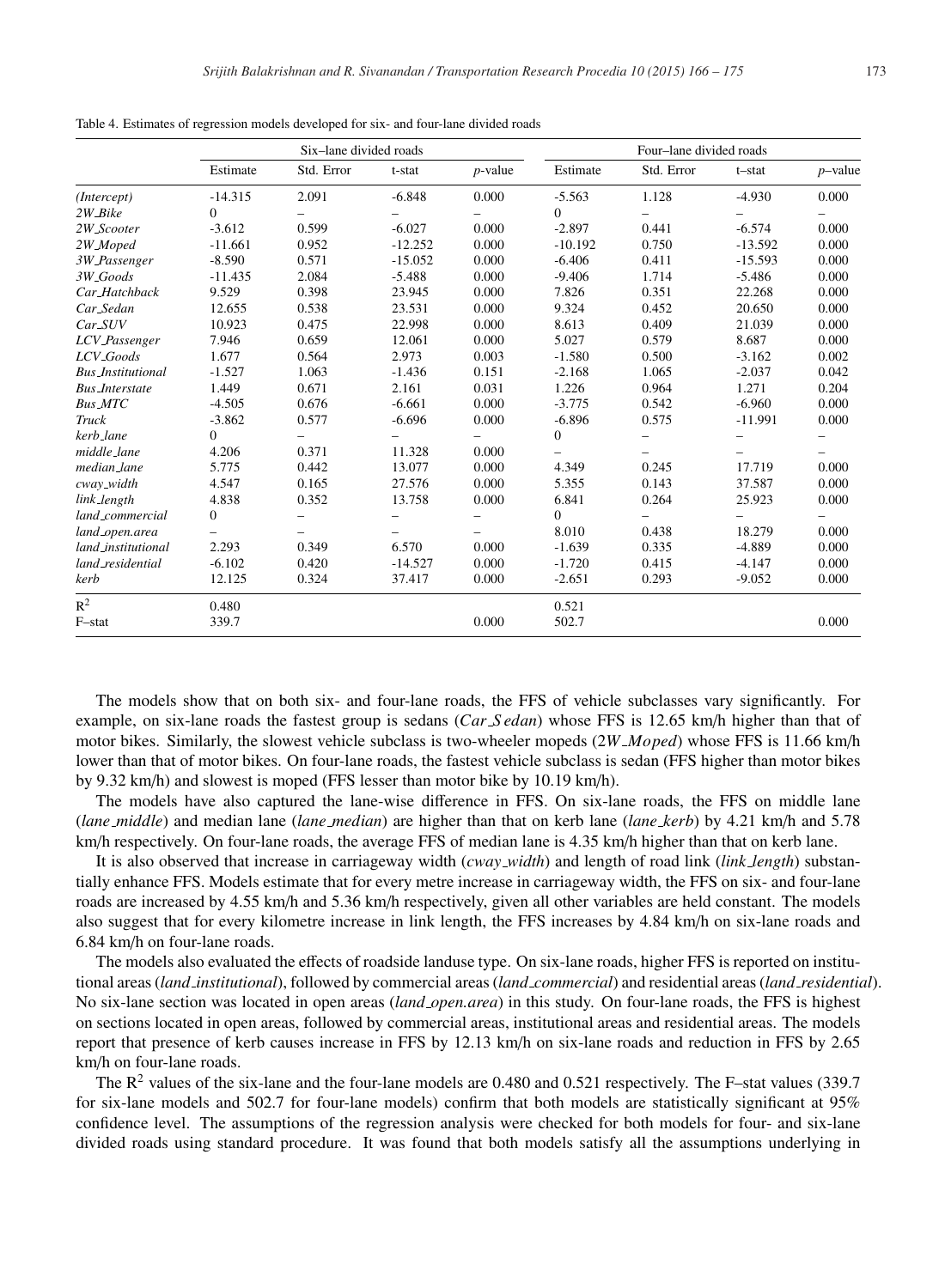regression analysis. The models were validated both internally (using training data) and externally (using testing data). The models used 70% of collected data for training and rest 30% for testing. The Mean Absolute Percentage Error (MAPE) values for both models were less than the generally acceptable limit of 20% (Table 5).

| Table 5. Validation results of models |  |
|---------------------------------------|--|
|---------------------------------------|--|

| Model                        | MAPE values $(\%)$                   |                                      |  |  |  |  |
|------------------------------|--------------------------------------|--------------------------------------|--|--|--|--|
|                              | Internal validation (using 70% data) | External validation (using 30% data) |  |  |  |  |
| Six-lane divided road model  | 15.78                                | 15.62                                |  |  |  |  |
| Four-lane divided road model | 16.98                                | 17.14                                |  |  |  |  |

## 6. Conclusions

The following findings and conclusions were evolved from the study:

- 1. The Free-flow speeds (FFS) varies among various vehicle types. Subclasses within many of the vehicle classes exhibit diverse speed characteristics. Based on the collected data, mean FFS were observed to be highest for passenger cars (61 km/h), followed by light commercial vehicles (53 km/h), two-wheelers (48 km/h), buses (47 km/h), trucks (46 km/h) and three-wheelers (40 km/h). These are indicative of the FFS characteristics of heterogeneous traffic of urban roads in India.
- 2. The significant difference in FFS across vehicle groups suggests the need for inclusion of vehicle class (or subclass) as a factor in FFS models. This would help in understanding the variations in FFS with respect to variations in vehicle composition, which is an important characteristic of heterogeneous traffic.
- 3. Lane position is an important factor to be considered while estimating FFS on urban roads. FFS was found to be significantly higher on inner lanes compared to the kerb lane.
- 4. FFS models for four- and six-lane divided urban roads show that roads factors such as carriageway width, link length, presence of kerb and landuse type are other significant factors influencing FFS.

These are based on case study locations in Chennai, India. The findings point towards the need of understanding driver behaviour under heterogeneous traffic. The driver behaviour in India is believed to be different from those in several other countries. Here, many drivers tend to violate speed limits under low flow conditions. Drivers are also constrained by limitations of their vehicles, which may compel them to go slower. Also, it is believed that aggressiveness of certain large vehicle types influence these drivers to choose lanes that they consider preferable.

The present study deals with only divided urban roads. Urban roads also comprise of undivided roads which were not studied. Also, the present study is restricted to mid-block segments. Studying the influence of signalized intersections may be instrumental in developing models to predict FFS of links and paths.The models could be expanded and improved by taking these aspects into consideration.

### 7. Acknowledgements

The support for this work by the Centre of Excellence in Urban Transport at IIT Madras, India, funded by the Ministry of Urban Development, Government of India, is gratefully acknowledged. The contributions of Mr. Sivakirubanandan and Mr. G. Arivazhagan during the data collection phase of the study are also acknowledged.

## References

Bang, K.L., 1995. Impact of Side Friction on Speed-Flow Relationships for Rural and Urban Highways. Technical Report. SWEROAD Indonesia. Bandung, Indonesia.

De Luca, M., Lamberti, R., DellAcqua, G., 2012. Freeway Free Flow Speed: a Case Study in Italy, in: 15th Meeting of the EURO Working Group on Transportation, Paris, France. pp. 628–636.